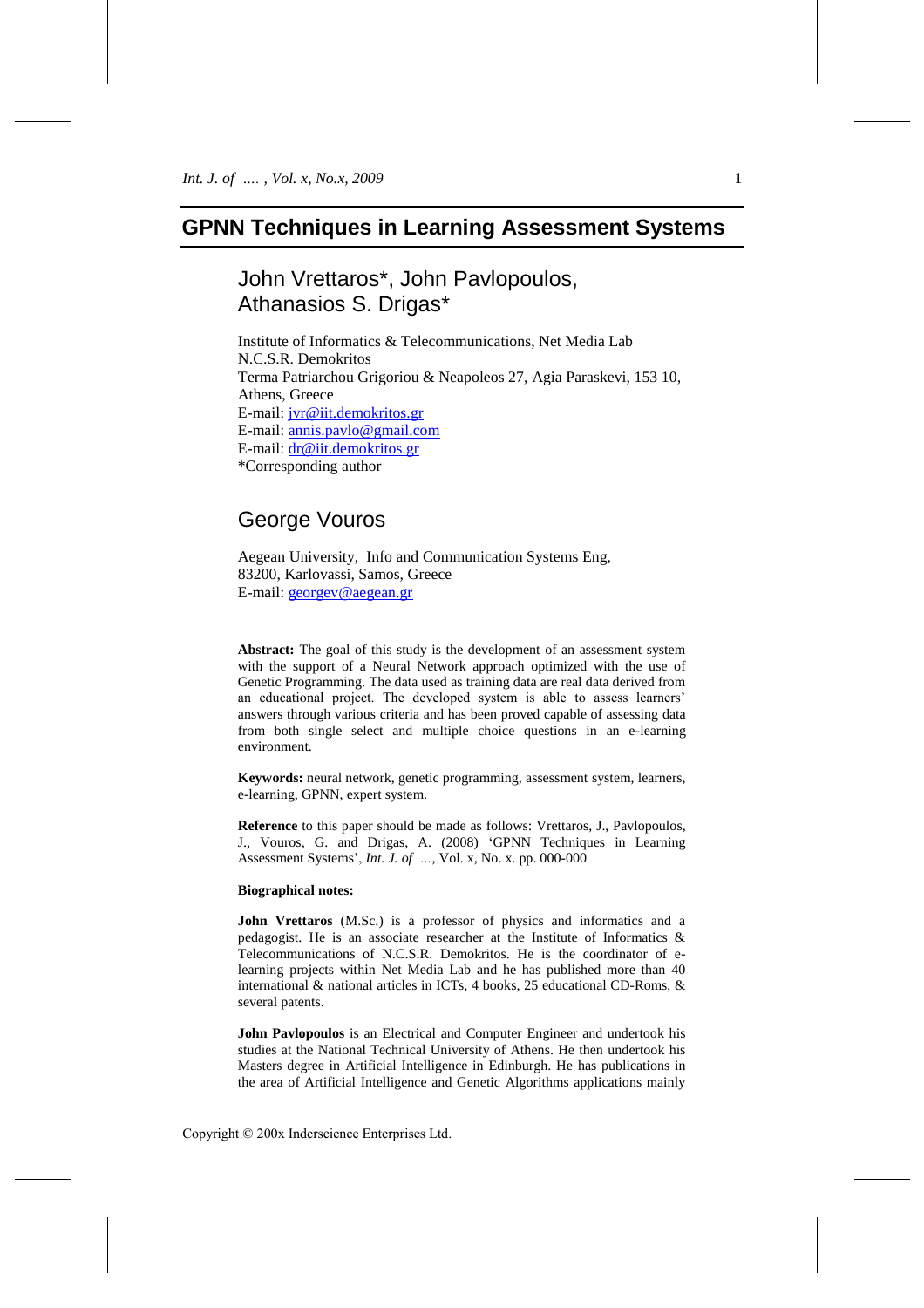in the area of medicine and education. He is currently involved in research programs at N.C.S.R. Demokritos.

**George Vouros** (B.Sc, Ph.D) is currently a Professor and Dean of the School of Sciences, University of the Aegean, Greece, Director of the MSc Program on Information and Communication Technologies and President of the Hellenic Society of Artificial Intelligence. His published scientific work includes more than one hundred book chapters, journal and national and international conference papers in the above mentioned themes. He has served as program chair and chair and member of organizing committees of national and international conferences on related topics.

**Athanasios Drigas** is a Senior Researcher at N.C.S.R. Demokritos. He is the Coordinator of Telecoms and founder of Net Media Lab since 1996. From 1985 to 1999 he was Operational manager of the Greek Academic network. He has been the Coordinator of Several International Projects, in the fields of ICTs, and e-services (e-learning, e-psychology, e-government, e-inclusion, e-culture etc). He has published more than 200 articles, 7 books, 25 educational CD-Roms and several patents. He has been a member of several International committees for the design and coordination of Network and ICT activities and of international conferences and journals.

#### **1 Introduction**

According to recent research (Lytras, 2007; Lytras and Sicilia, 2005) many positive aspects have come up for a virtual learning community via e-learning and that is why its popularity has grown rapidly. Indeed, implementing e-learning turned out to be a fruitful way to achieve a higher knowledge level in a particular field especially when we take into account the fact that the participants form a geographically dispersed group of people.

However, in order to maximize the positive results of e-learning some kind of assessment is more than necessary. There is no doubt that the asynchronous character of e-learning is another obstacle to effective tutoring as the diagnosis of a student"s cognitive abilities demands constant interaction. This is the reason why software developers try to create a system which simulates human teacher behavior and especially the way the instructor adapts to the individualization of each student (Vargas-Vera and Lytras, 2008)). Consequently, artificial intelligence is the answer to developers' expectations and several approaches have already come up. Common methods used so far are fuzzy logic techniques to diagnose a student"s knowledge level and neural networks for simulating as well as monitoring a learner"s cognitive process (Stathacopoulou, Magoulas, Grigoriadou and Samarakou, 2005; Vrettaros, Vouros and Drigas, 2007).

This paper presents the development of an assessment system of the gained knowledge of students. In specific, the results of self-assessment exercises provided by a learning environment are examined, in order for the students to obtain the knowledge level they have possessed in each learning section solely and overall. The final aim is for the assessment system to be trained in order to play the role of an instructor. The assessment system was based on a novel implementation of a Neural Network approach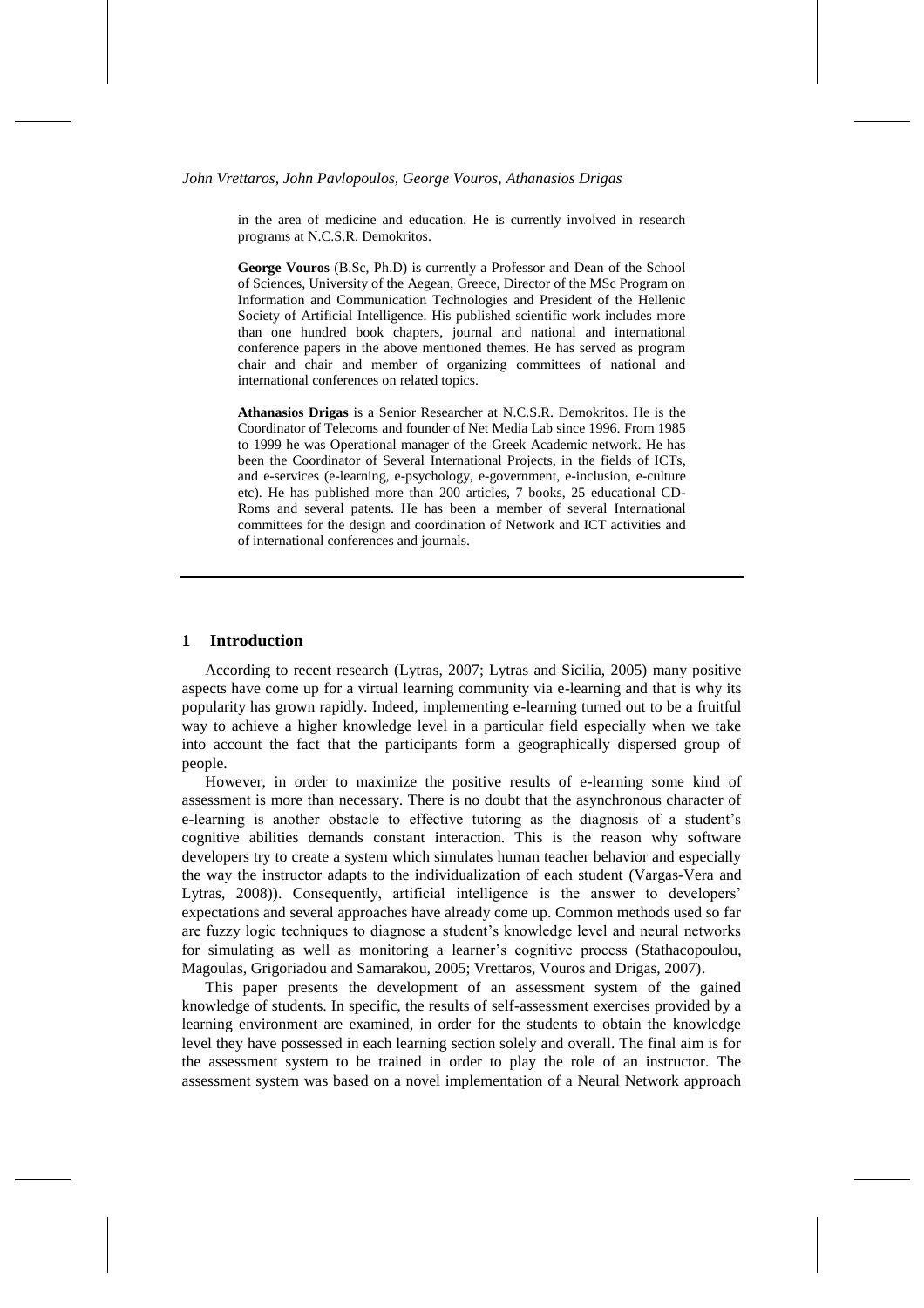optimized with the aid of Genetic Programming in order to be able to interfere and adjust the Neural Networks" architecture to the specific problem. Thus, novel solutions could be suggested in future work which could be adjusted better to the assessment problem. The final purpose is for the system to be able to operate as an E-Tutor.

NNs are weighted interconnected networks of artificial neurons (computational models based on the biological neuron). The training procedure consists of modeling the structure of the NNs as well as defining the values of their weights. Although a gradient descent algorithm such as back-propagation is most often used as a training algorithm, an evolutionary algorithm such as GP has the potential to produce optimal network architectures in such a way that they will consist of the appropriate inputs, connections and weights for a given data set (Koza and Rice, 1991; Koza, 1995; Spears, 1991; Siddique and Tokhi, 2001). Thus, training of the NNs could be completed without the trial and error procedure and hence, forward the implementation of autonomous systems. Such a hybrid methodology is GPNN, which produces an initial population of randomly generated NNs and then recombines them through GP operations (reproduction, crossover and mutation) in order for the fittest to survive. The extracted NN is considered to be the most appropriate one for the generalization of the input pattern to the output pattern.

GPNN was initially implemented by Ritchie et Al. with the Lisp programming language in order to study the genetic underlay of diseases (Ritchie et Al, 2003; Ritchie et Al, 2007). Thereafter, the methodology was re-implemented in Matlab1 in order to study both the genetic and the environmental underlay of diseases. Until now, GPNN methodology has been used as a powerful statistical pattern recognition tool in the Bioinformatics field (Ritchie et Al, 2003; Ritchie et Al, 2007). Ten, binary-node, GPNN models were extracted each time and the most frequent group of factors was considered to be related to the outcome (e.g. presence or absence of disease). In this paper however, a novel operation of the GPNN methodology is suggested. In order for the system to be able to model the work of a pedagogical expert, NNs were built so that they would result a ranking-node instead. This final node would then represent the learners" assessment.

GPNN Assessment System (GPNNAS) is a GPNN system trained with the answers of students and their evaluation according to a pedagogical expert. The data generated by the learner going through a mini-test consists of a string of characters and values which are built based on certain criteria. The types of questions are both single-select and multiselect and have several answer options. The questions test learners against more than one sector while each question has a relevance value against every sector. The final purpose is for the GPNNAS to be able to evaluate the answer of a student according to various learning areas (criteria) as well as lead to an automated self assessment system that could train itself to different kinds of tests without human supervision.

....

 $\overline{a}$ 

<sup>1</sup> Ioannis Pavlopoulos with the help of the Biosim Lab, National Technical University of Athens, Greece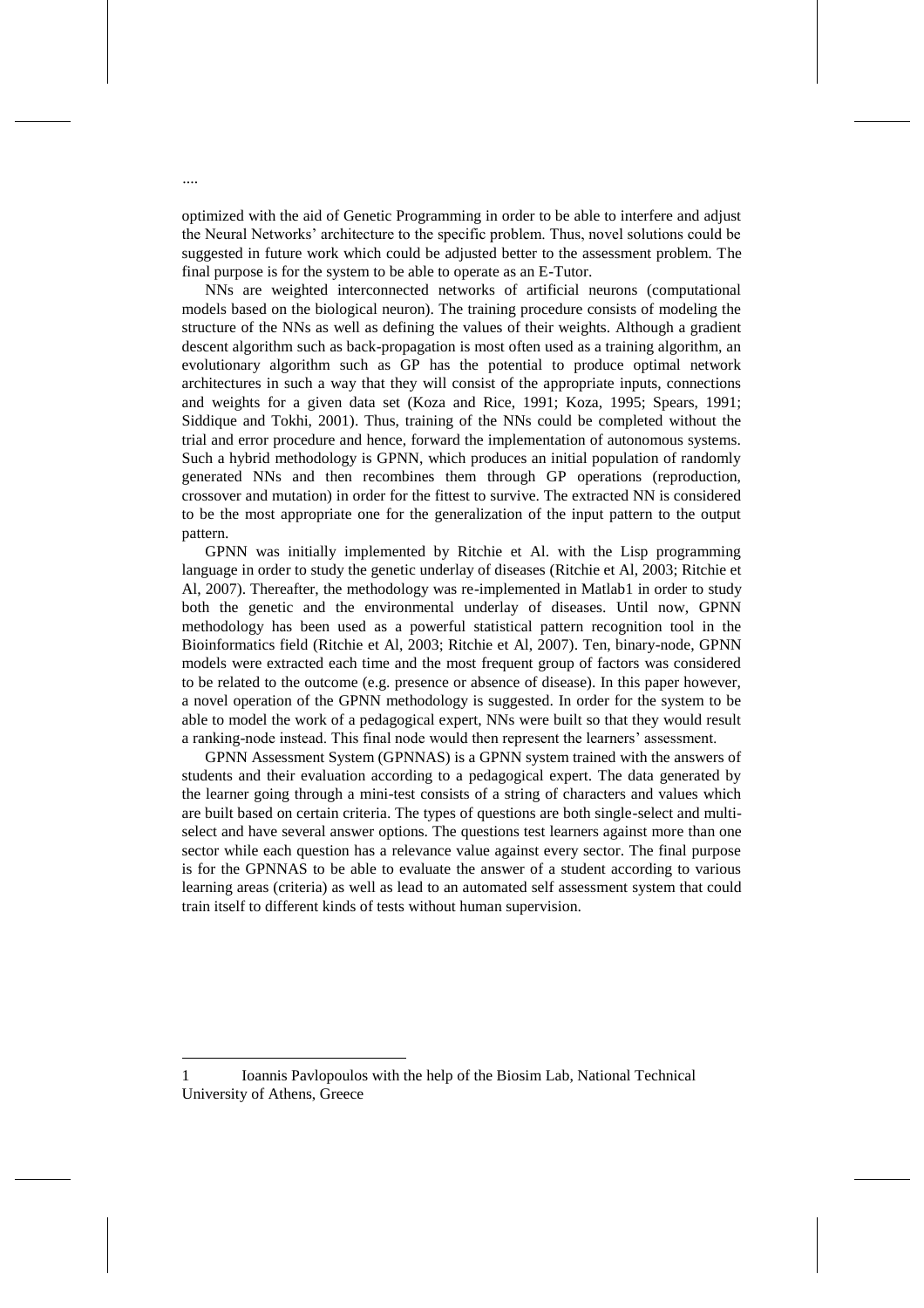#### **2 Data of the expert system**

The data of the developed system are real data that were extracted from the answers of learners from the Dedalos1 educational project. The modeling of the data was proved to be precise.

Dedalos learners undertook a mini-test at the end of each module to assess their understanding of the learning points covered. Each mini-test comprises a series of multiple choice questions and each answer option selected provides the GPNN Assessment System (GPNNAS) with two types of data: test data and training data. Pedagogical experts have assigned educational values to the test and training data which, in turn, allows GPNNAS to assess the learner"s understanding of the module. The rest of this section describes these two data types and how values are assigned to them.

#### *2.1 Purpose and transmission of test data*

Test data assesses how relevant a question is against one of the following areas of learning:

- A. letter recognition and alphabetical order
- B. spelling/vocabulary
- C. grammar/sentence structure
- D. reading
- E. writing

Test data also evaluates the answer options against the five areas of learning and specifies whether the answer is correct, partially correct or incorrect.

#### *2.2 Assignment of test data*

Firstly, each question is assigned a relevance value between 0 and 4 by a pedagogical expert. For example, the question "Which sign is in capital letters?" mainly tests the learner's skills in section A and hence, receives a relevance value of 4 here. It is also about an underpinning reading skill at a low level and therefore it is given a relevance value of 1 in section D. It does not test spelling/vocabulary, grammar/sentence structure or writing at all, hence these sections receive a relevance value of 0.

**Table 1** Relevance of questions.

 $\overline{a}$ 

| <b>Section</b><br>Code | <b>Section name</b>                       | <b>Relevance</b><br><b>Value</b> |
|------------------------|-------------------------------------------|----------------------------------|
| А                      | Letter recognition and alphabetical order |                                  |
| в                      | Spelling/vocabulary                       |                                  |
| C                      | Grammar/sentence structure                |                                  |
| D                      | Reading                                   |                                  |
| E                      | Writing                                   |                                  |

<sup>1</sup> Dedalos: Teaching English as a second language to deaf people, whose first language is sign language, via e-learning tools. LEONARDO DA VINCI, Community Action Programme on Vocational Training, Second phase: 2000- 2006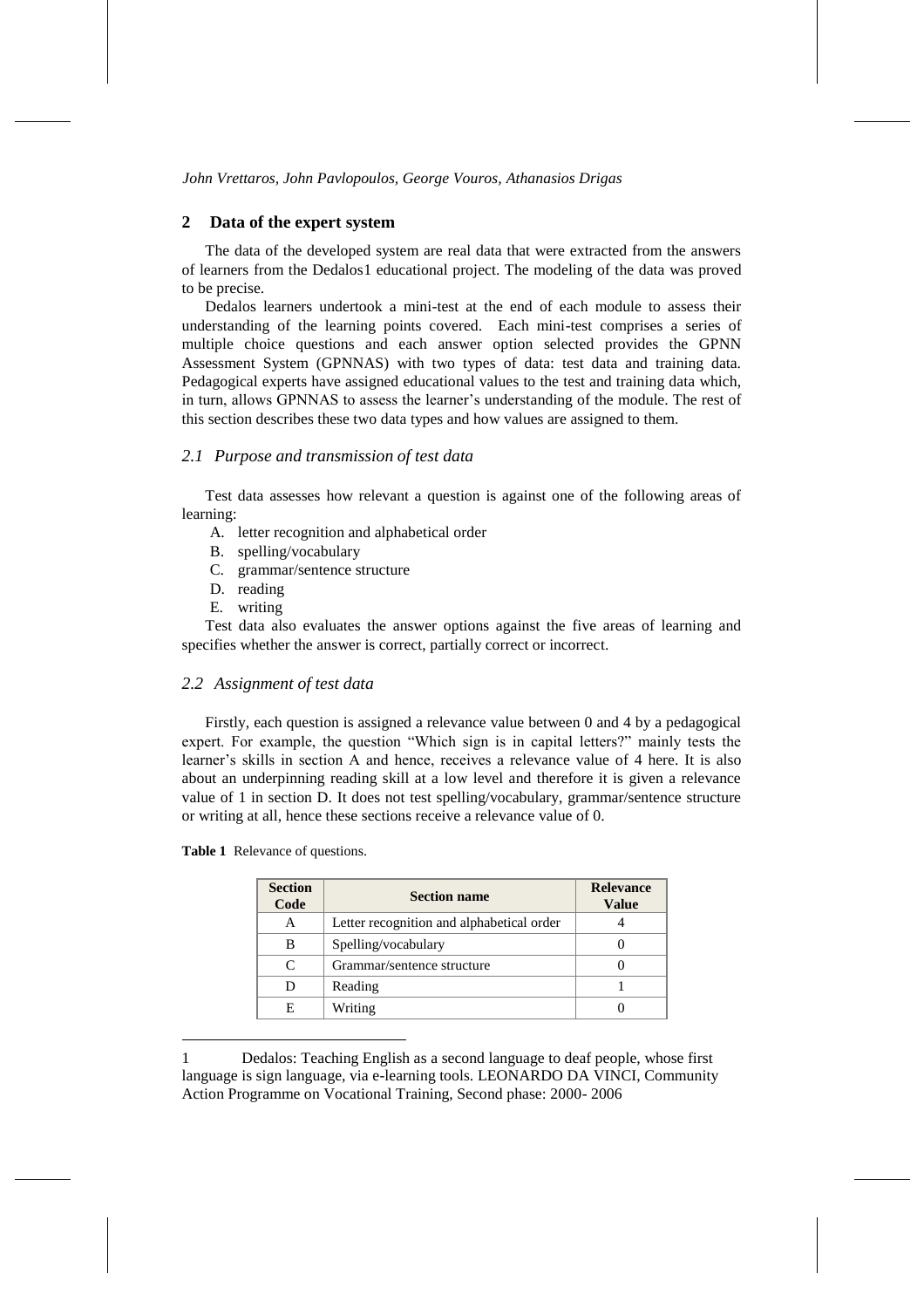Secondly, each answer option is assigned evaluation values. Evaluation values are also set against the five learning areas. However, the mini-tests comprise two types of multiple choice questions: single select and multi select. While the principle behind the assignment of evaluation values remains the same, a different form of the data set is sent to GPNNAS for each question type.

In single select questions there is only one correct answer. For example for the question "Which sign is in capital letters?" option 2 is the only correct answer and the evaluation values are assigned as follows:

| Answer | Answer                               | <b>Correct</b> | <b>Evaluation Values</b> |    |      |     |      |  |  |  |  |
|--------|--------------------------------------|----------------|--------------------------|----|------|-----|------|--|--|--|--|
|        | Code<br><b>Options</b><br>/Incorrect |                | A                        | B  | C    | D   | E    |  |  |  |  |
|        | Open                                 | Incorrect      |                          | -1 | $-1$ |     | -1   |  |  |  |  |
| 2      | <b>NO ENTRY</b>                      | Correct        | 1.0                      | -1 | $-1$ | 1.0 | -1   |  |  |  |  |
|        | Closed                               | Incorrect      |                          | -1 | $-1$ |     | $-1$ |  |  |  |  |
|        | <b>Staff Only</b>                    | Incorrect      | 0.3                      | -1 | -1   | 0.3 | -1   |  |  |  |  |

**Table 2.** Evaluation of answers in single-select type questions.

Hence:

- **1.0** is assigned to cell 2A because the answer option is correct and the question is relevant to area A - Letter recognition and alphabetical order.
- **1.0** is assigned to cell 2D because the answer option is correct and the question is relevant to area D - Reading
- 0.3 is assigned to cell 4A because the answer option 'Staff Only' is partially correct as it contains two capital letters and the question is relevant to area A
- **0.3** is assigned to cell 4D because the answer option 'Staff Only' is partially correct as it contains two capital letters and the question is relevant to area D
- **0** is assigned where an answer option was wrong but the question is relevant to the learning area
- **-1** is assigned where the question is not relevant to the learning area

In multiple select questions there can be two or more correct answers. For example, for the question "Which of these are capital letters?" there are three correct answers (options 2, 3 and 6) and the evaluation values are assigned as follows:

| Answer | Answer            | <b>Correct</b> | <b>Evaluation values</b> |      |      |     |     |  |  |  |  |
|--------|-------------------|----------------|--------------------------|------|------|-----|-----|--|--|--|--|
| Code   | <b>Options</b>    | /Incorrect     | A                        | B    | C    | D   | E   |  |  |  |  |
|        | V                 | Incorrect      |                          | -1   | -1   |     | - 1 |  |  |  |  |
|        | G                 | Correct        | 1.0                      | - 1  | -1   | 1.0 |     |  |  |  |  |
|        | $\mathsf{\Gamma}$ | Correct        | 1.0                      | $-1$ | -1   | 1.0 |     |  |  |  |  |
|        | n                 | Incorrect      |                          | $-1$ | $-1$ |     |     |  |  |  |  |
|        | h                 | Incorrect      |                          | -1   | -1   |     |     |  |  |  |  |
|        |                   | Correct        | 1.0                      | - 1  | - 1  | 1.0 |     |  |  |  |  |

**Table 3.** Evaluation of answers in multi-select type questions.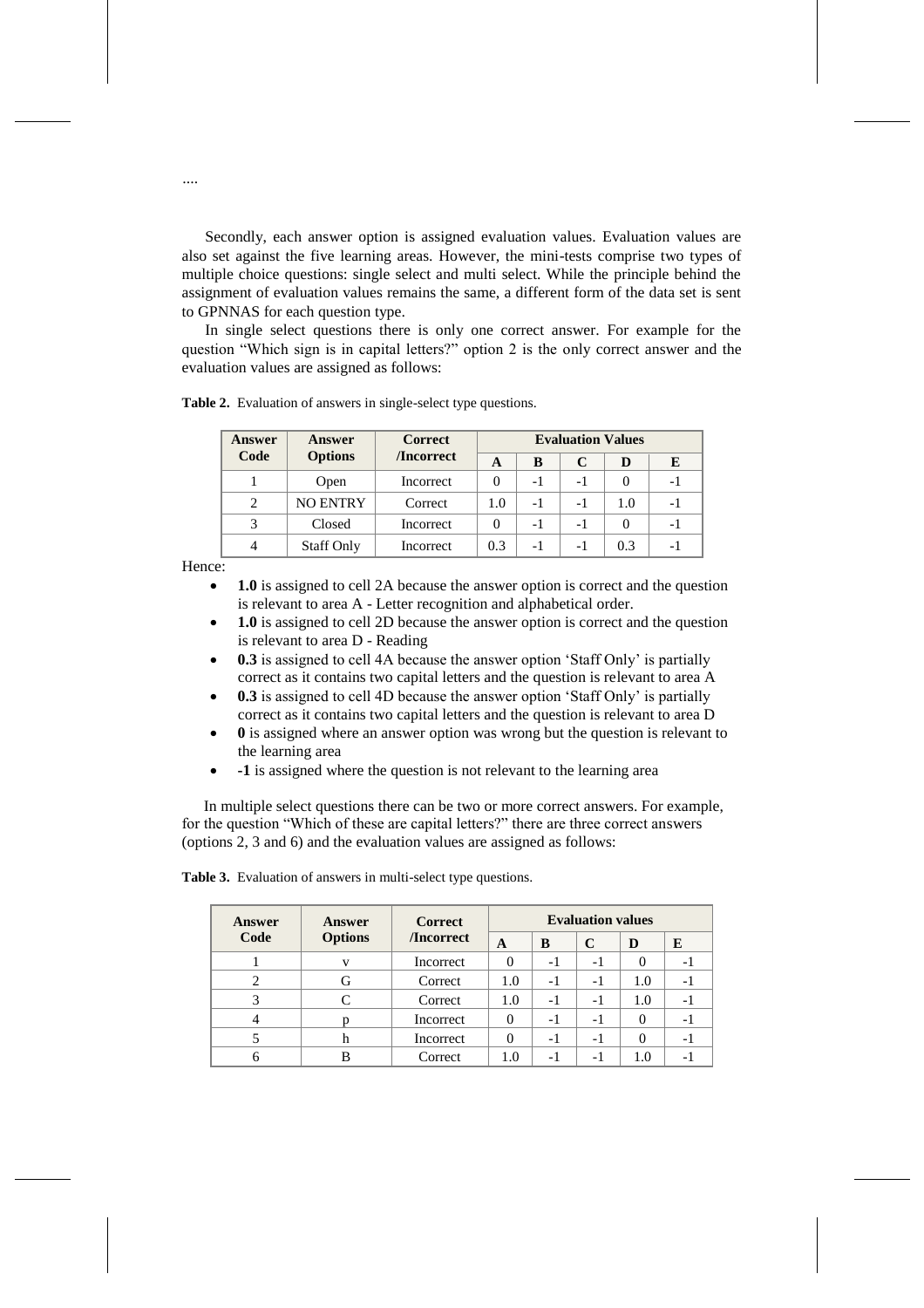The question is primarily devised to test the learner"s knowledge of area A - Letter recognition and alphabetical order and to a lesser extent knowledge of area D - Reading. The following values are assigned to the correct answer options (2, 3 and 6):

- Section A: **1.0** because the answer is correct and the question is relevant to this area
- Section D: **1.0** because the answer is correct and the question is relevant to this area
- Sections B, C and E: **-1** because the question is not relevant to these areas

#### **3 Methodology**

With the outstanding dissemination of e-learning and the participation of numerous geographically dispersed students, a number of questions came up concerning the constant monitoring of the course of each individual"s learning, the evaluation of his / her further progress as well as the adjustment of the e-learning platform to the needs of the profile of every student. In order for all the above to be achieved, the e-learning platform must be equipped with a powerful assessment tool which will be able to substitute an instructor in the evaluation of the student. For this reason, systems of artificial intelligence are being applied in fuzzy logic techniques, neural networks and genetic programming.

Next are being presented some interesting applications:

Bayesian Networks have been used in order to achieve diagnostic, cognitive assessment (Zhang and Leung, 2007). Indeed, according to the findings, Bayesian Networks facilitate valid and interpretable diagnostic feedback on performance as well as the monitoring of the progress in mastering complex domains.

Furthermore, a personalized intelligent tutoring system based on the proposed fuzzy item response theory (FIRT) obtains a more accurate evaluation of every student"s individual progress and an estimation of his / her comprehension percentage (Chih-Ming and Ling-Jiun, 2008). Experiment results indicate that applying the proposed FIRT to web-based learning can provide better learning services for individual learners.

Neural Networks have been used in order to develop a fuzzy logic-based model of the diagnostic process (Stathacopoulou, Magoulas, Grigoriadou and Samarakou, 2005). This model was implemented as a means of a reliable evaluation of student's comprehension. This study has successfully simulated the diagnostic process.

Finally, a developed system, which simulates the SOLO taxonomy, obtains the assessment of the "mathematical" age of a student, using fuzzy techniques (Vrettaors, Vouros and Drigas, 2007).

However, NNs could be built in a way so that they would represent the learners' assessment. Furthermore, Genetic Programming could achieve quick convergence to the solution. Thus, GPNN could become a very useful tool for the implementation of a self assessment system.

#### *3.1 Genetic Programming Neural Networks*

GPNN was initially developed by Richie et al. (2007) to improve upon the trial-anderror process of choosing an optimal architecture for a pure feed forward back propagation NN. However, the methodology was re-implemented at the Biosim Lab of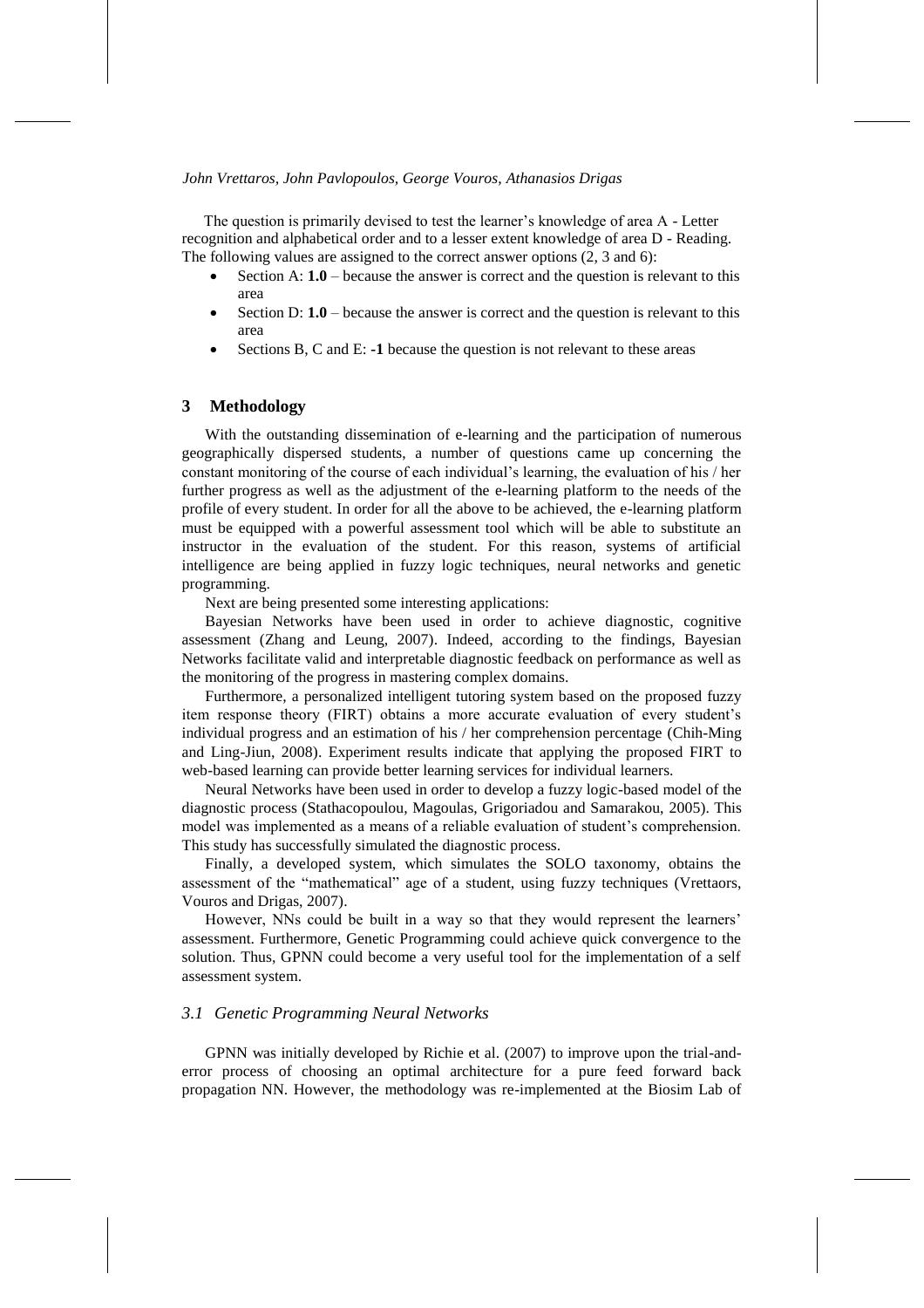the National Technical University of Athens, Greece in order to study the genetic and environmental underlay of diseases. In this paper is presented an application of this implementation which aims at training a system, through an automated procedure, to evaluate learners' answers according to a number of criteria.

GPNN has adopted the use of binary expression trees in order to allow GP to evolve a tree-like structure that adheres to the components of a NN (Fig.1) (Ritchie et Al, 2003; Ritchie et Al, 2007). The GP was constrained to use standard GP operators as well as to retain the typical structure of a feed-forward NN. Furthermore, rules were defined to ensure that the GP tree would maintain the structure that represented a NN (Koza and Rice, 1991; Koza, 1995).

**Figure 1** The tree structure of a Neural Network. The o-node is the output node, the w-node is the weight node, the s-node is the activation function node and the x-node is the input node which in this case is non binary.

The steps of the GPNN method are described in brief as follows. In step one, GPNN has a set of parameters that must be initialized before the beginning of the evolution of the NN models. These include, an independent variable input set, a list of mathematical functions, a fitness function, and finally the operating parameters of the GP. These operating parameters include the population size and the number of generations. In step two, the training data are modeled according to the tested problem. In step three, the training of the GPNN begins by generating an initial population of random solutions. Each solution is a binary expression tree representation of a NN (Fig.1). In step four, each GPNN is evaluated on the training set and its recorded fitness. In step five, the best solutions are selected for crossover and reproduction, using a fitness-proportionate selection technique, called roulette wheel selection, based on the classification error of the training data (Ritchie et Al, 2003; Ritchie et Al, 2007). Classification error is defined as the proportion of individuals for whom the output was incorrectly specified. A predefined proportion of the best solutions are directly copied (reproduced) into the new generation. Another proportion of the solutions are used for crossover with other best solutions and finally the last solutions are mutated. The extracted NN, which is the bestso-far solution, is considered to be capable of classifying the data with the minimum error. In the last step, the best-so-far solution is being held and the new generation, which is equal in size to the original population, begins the cycle again. This continues until some criterion is met, and at that point the GPNN stops. This criterion is either a classification error of zero (best-so-far solution) or the maximum number of generations reached (error message).

In previous applications, 10 GPNN final models were extracted and were being used to capture any patterns which were inside the training data set. This means that if a group of factors was considered to be important in the data, it should also take part to a significant number of final GPNN models. This implementation is also the reason why GPNN has been applied successfully to the Bioinformatics field (Ritchie et Al, 2003; Ritchie et Al, 2007). However, GPNN could also result one final model that it could be used for a number of different tasks, such as classification problems. This application makes use of this observation and uses the GPNN methodology as a classification algorithm.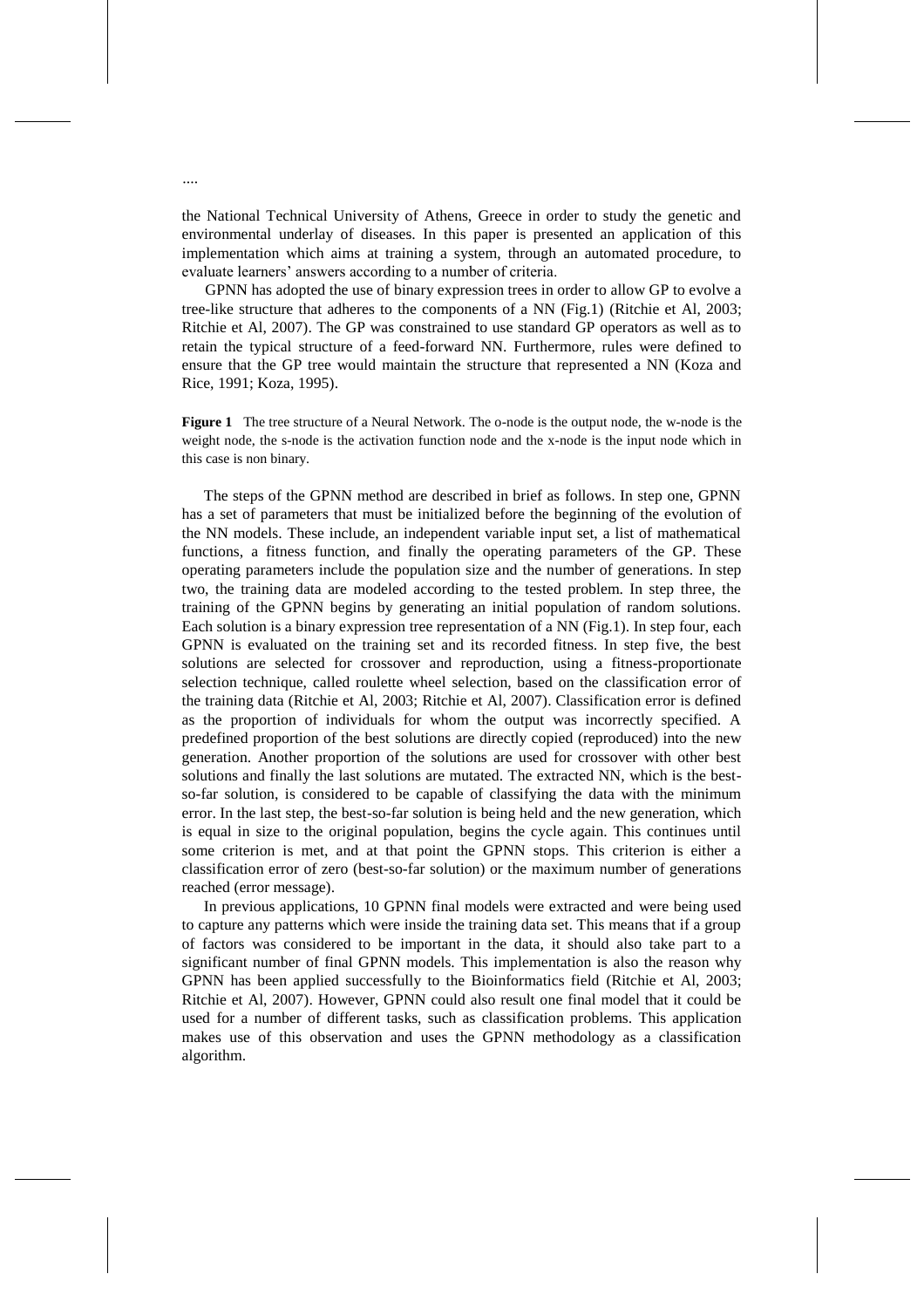#### *3.2 Application of GPNN*

Until now, GPNN was mostly used for pattern recognition in the field of Bioinformatics (Ritchie et Al, 2003; Ritchie et Al, 2007). However, this GPNN application aims at modeling the classification of the answers of learners and thus, each Network is required to give the same (or approximately the same) score for a set of answers as the human scoring function. In order to model effectively the evaluation of the questions and allow for generalization over various data sets (e.g. consistent and inconsistent such as datasets which lead to the same input but different evaluation), one NN was trained for each criterion of a question. This technique ensures consistency over the evaluation while the computational cost remains linear over the input, as far as the assessment procedure (after the training of the NNs) is concerned.

The training procedure of the assessment system for each question consisted of training six NNs, one for each of the five criteria and one for the overall performance.

#### **Figure 2** The steps of the Assessment System

**Which of these letters** 

The inputs of the NNs (answer patterns) consisted of binary strings representing different answer codes. Inside the binary string, the 1's represented the correct choices of the learner while the 0"s the wrong ones. For example, the NN input string 1-0-0-0, for a single select question, would indicate that the learner selected the first choice as the correct one. The output of each NN (answer evaluation) could either be negative, indicating an irrelevant criterion, or a number from the space [0,1], representing the evaluation of the learner"s answer according to the specific criterion.

GPNNAS, in its pattern operation has been applied for both a question of single select and a question of multi select type and has modeled the data successfully proving the system"s capability of modeling this kind of data. The single select type question was "Which sign is in capital letters?" and there were four possible answers, while the multi select type question was "Which of these letters are capital letters?" and there were nine possible answers.

**Table 4.** The question "Which of these letters are capital letters?" and the encoded array that was used to train the system

| THREE OF GROSS Retter b<br>are capital letters? |                            |                 |                    |                |          |                          |          |                |                |              |     |                      |          |      |          |
|-------------------------------------------------|----------------------------|-----------------|--------------------|----------------|----------|--------------------------|----------|----------------|----------------|--------------|-----|----------------------|----------|------|----------|
| <b>Test id</b>                                  | <b>Question id</b>         | <b>Type</b>     | <b>Relevance:</b>  | A              | B        | C                        | D        | E              | correct answer |              |     |                      |          |      |          |
| t1                                              | q1                         | multiple select |                    | $\overline{4}$ | $\Omega$ | $\Omega$                 |          | $\overline{0}$ | 011001         |              |     |                      |          |      |          |
| <b>Answer</b><br>option                         | <b>Answer</b><br>option id | Correct?        | <b>Evaluation:</b> | A              | B        | $\mathbf C$              | D        | E              | user answer    |              |     | <b>Training Data</b> |          |      |          |
| $\mathbf{V}$                                    |                            | <b>FALSE</b>    |                    | $\Omega$       | $-1$     | $-1$                     | $\Omega$ | $-1$           | 011001         |              | -1  | ÷.                   |          | $-1$ |          |
| G                                               | $\overline{2}$             | <b>TRUE</b>     |                    |                | $-1$     | $\blacksquare$           |          | $-1$           | 111000         | $\Omega$     | - 1 | - 1                  | $\Omega$ | $-1$ | $\Omega$ |
| $\mathcal{C}$                                   | 3                          | <b>TRUE</b>     |                    |                | $-1$     | $\overline{\phantom{0}}$ |          | $-1$           | 101001         | $\Omega$     | - 1 | $\overline{a}$       | $\Omega$ | $-1$ | 0        |
|                                                 | 4                          | <b>FALSE</b>    |                    | $\Omega$       | $-1$     | $-1$                     | $\Omega$ | $-1$           | 110001         | $\mathbf{0}$ | - 1 | $-1$                 | $\Omega$ | $-1$ | $\Omega$ |
| h                                               | 5                          | <b>FALSE</b>    |                    | $\Omega$       | $-1$     | $-1$                     | $\Omega$ | $-1$           | any other      | $\mathbf{0}$ | - 1 | $-1$                 | $\Omega$ | $-1$ | $\Omega$ |
| B                                               | 6                          | <b>TRUE</b>     |                    |                | $-1$     | - 1                      |          | $-1$           |                |              |     |                      |          |      |          |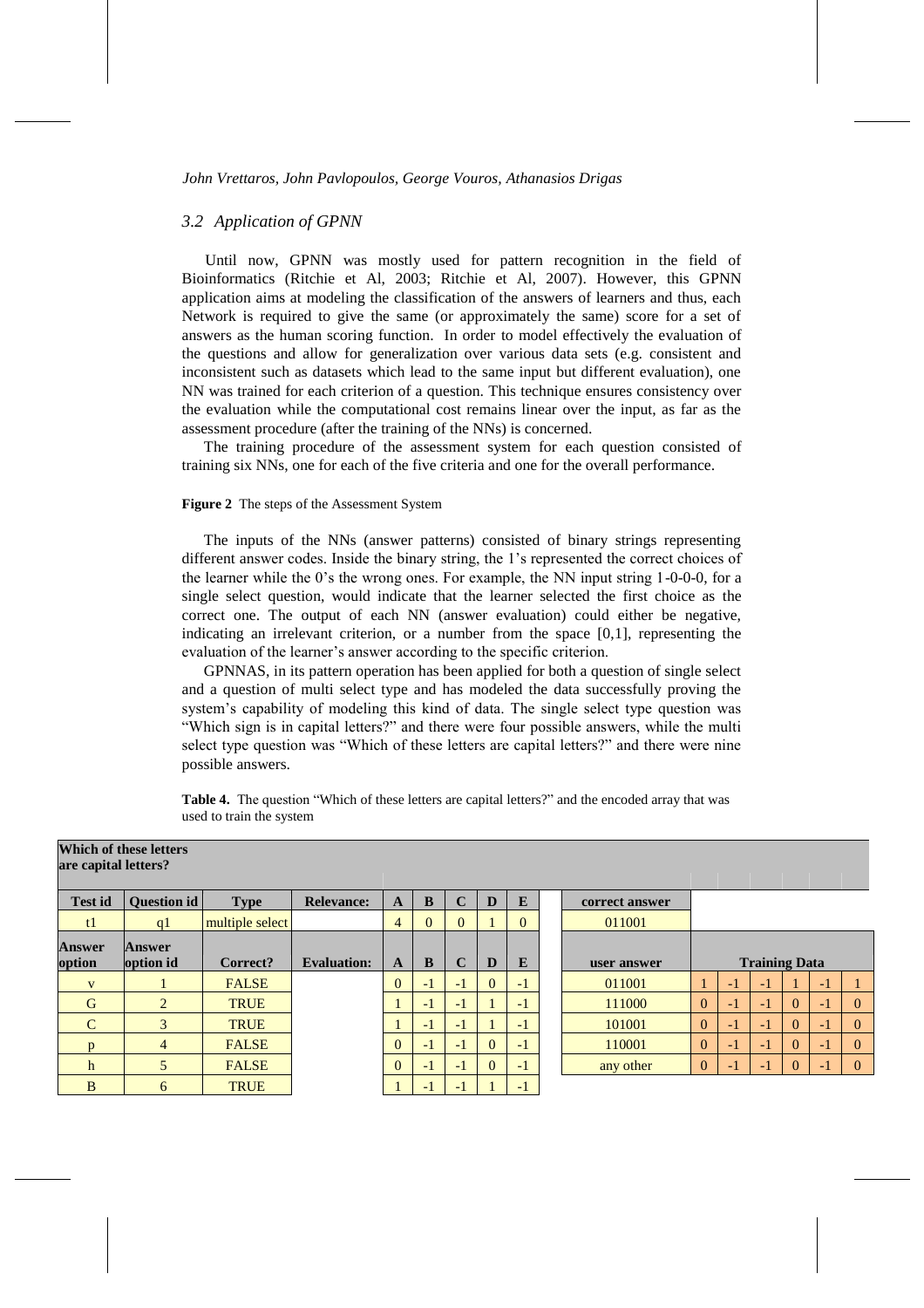For the single select type questions, the initial NNs population was set to be 10 NNs while for the multiple select type questions 100 NNs. Furthermore, the generations of the Genetic Programming evolution were set to be 50. During the training procedure, a plot function depicted the training procedure for each criterion. The training procedures for the first three criteria of a single select type and a multiple select type question are depicted in Fig.3 and Fig.4 correspondingly.

The list given below represents the Neural Network with the use of Matlab:

```
ans = Columns 1 through 12 
  3.0000 4.0000 4.0000 1.6000 3.0000 2.0000 3.0000 0 0 4.0000 
4.0000 1.6000
 Columns 13 through 24 
  7.0000 4.0000 4.0000 0 0 0 0 5.0000 2.0000 5.0000 
7.0000 0
 Columns 25 through 36 
     0 1.7000 1.8000 5.0000 7.0000 5.0000 2.0000 0 0 0 
0 0
 Columns 37 through 48 
    0 0 0 102.0000 0 1.9000 2.0000 104.0000 0 7.0000 
7.0000 0
 Columns 49 through 60 
    0 0 0 0 0 0 0 103.0000 0 1.7000 6.0000 
101.0000
 Columns 61 through 72
```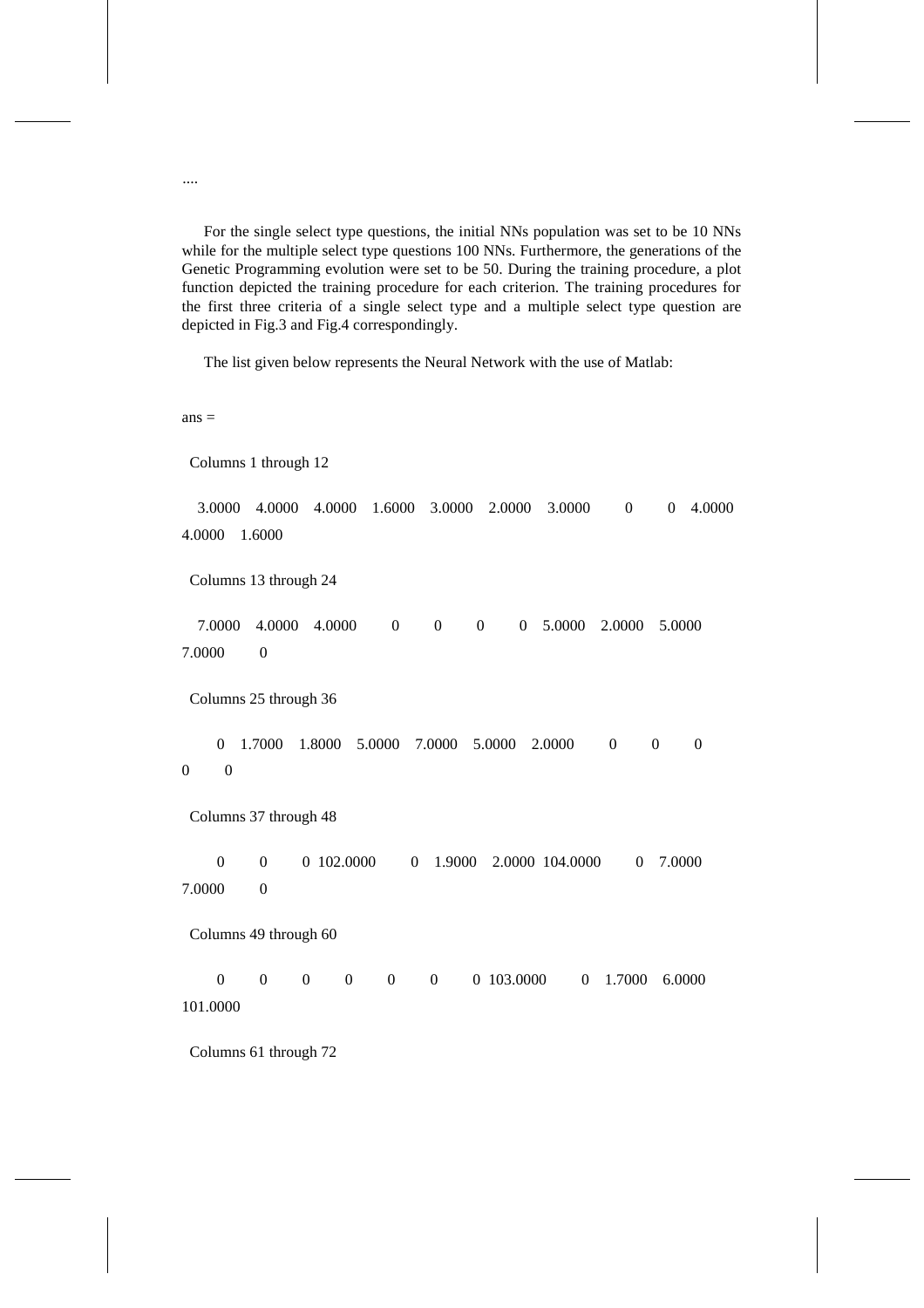| $\boldsymbol{0}$         | 0.7000                 | 1.6000       |                  | $\boldsymbol{0}$ | $\boldsymbol{0}$ | $\boldsymbol{0}$ | $\mathbf{0}$     | $\mathbf{0}$     | $\mathbf{0}$     | $\overline{0}$ | $\mathbf{0}$ | 0        |
|--------------------------|------------------------|--------------|------------------|------------------|------------------|------------------|------------------|------------------|------------------|----------------|--------------|----------|
|                          | Columns 73 through 84  |              |                  |                  |                  |                  |                  |                  |                  |                |              |          |
| $\boldsymbol{0}$         | $\boldsymbol{0}$       | $\mathbf{0}$ | $\boldsymbol{0}$ | $\boldsymbol{0}$ | $\boldsymbol{0}$ | $\overline{0}$   | $\overline{0}$   | $\boldsymbol{0}$ | $\boldsymbol{0}$ | $\mathbf{0}$   | $\mathbf{0}$ |          |
|                          | Columns 85 through 96  |              |                  |                  |                  |                  |                  |                  |                  |                |              |          |
| $\overline{0}$<br>0.6000 | 2.0000<br>$\mathbf{0}$ | 1.3000       |                  | $\boldsymbol{0}$ | $\boldsymbol{0}$ | $\boldsymbol{0}$ | $\boldsymbol{0}$ | 7.0000           | 1.3000           | 8.0000         |              |          |
|                          | Columns 97 through 108 |              |                  |                  |                  |                  |                  |                  |                  |                |              |          |
| etc.                     | $\overline{0}$         | $\mathbf{0}$ | $\boldsymbol{0}$ | $\theta$         | $\overline{0}$   | $\boldsymbol{0}$ | $\boldsymbol{0}$ | $\mathbf{0}$     | $\boldsymbol{0}$ | $\mathbf{0}$   | $\mathbf{0}$ | $\theta$ |

**Figure 3** Training procedure for a single select type question

**Figure 4** Training procedure for a multiple select type question

The answers of the learners were uploaded via a web page to the main server (Fig. 5), wherein they were encoded in an appropriate form and were processed by the GPNNAS.

**Figure 5** The question interface for the Dedalos e-learning environment

The output of the system was the learner's evaluation for the five criteria examined as well as for the learner's overall performance. Furthermore, the evaluation was presented to the learner through a bar diagram (Fig. 6), forwarding intelligibility of the results for the user.

**Figure 6** Classification form of the results

#### **4 Discussion**

This study examined the application of a Neural Network Genetic Programming approach over the self-assessment procedure of learners. The final purpose was to pose the ground for a fully automated intelligent self assessment system that could model the evaluation of learners according to experts.

The data used in this study did not allow for an extensive research of the power of such a system, as far as computational intelligence is concerned. This means that the generalization of the system was not researched deep enough. However, this was not the major goal in this study and is not a drawback of the application since the generalization abilities of GPNN are widely studied and recorded in even larger and more complex input spaces (Ritchie et Al, 2003; Ritchie et Al, 2007). Instead, this paper focused to study the abilities of such a self assessment system when an automatic procedure is incorporated. A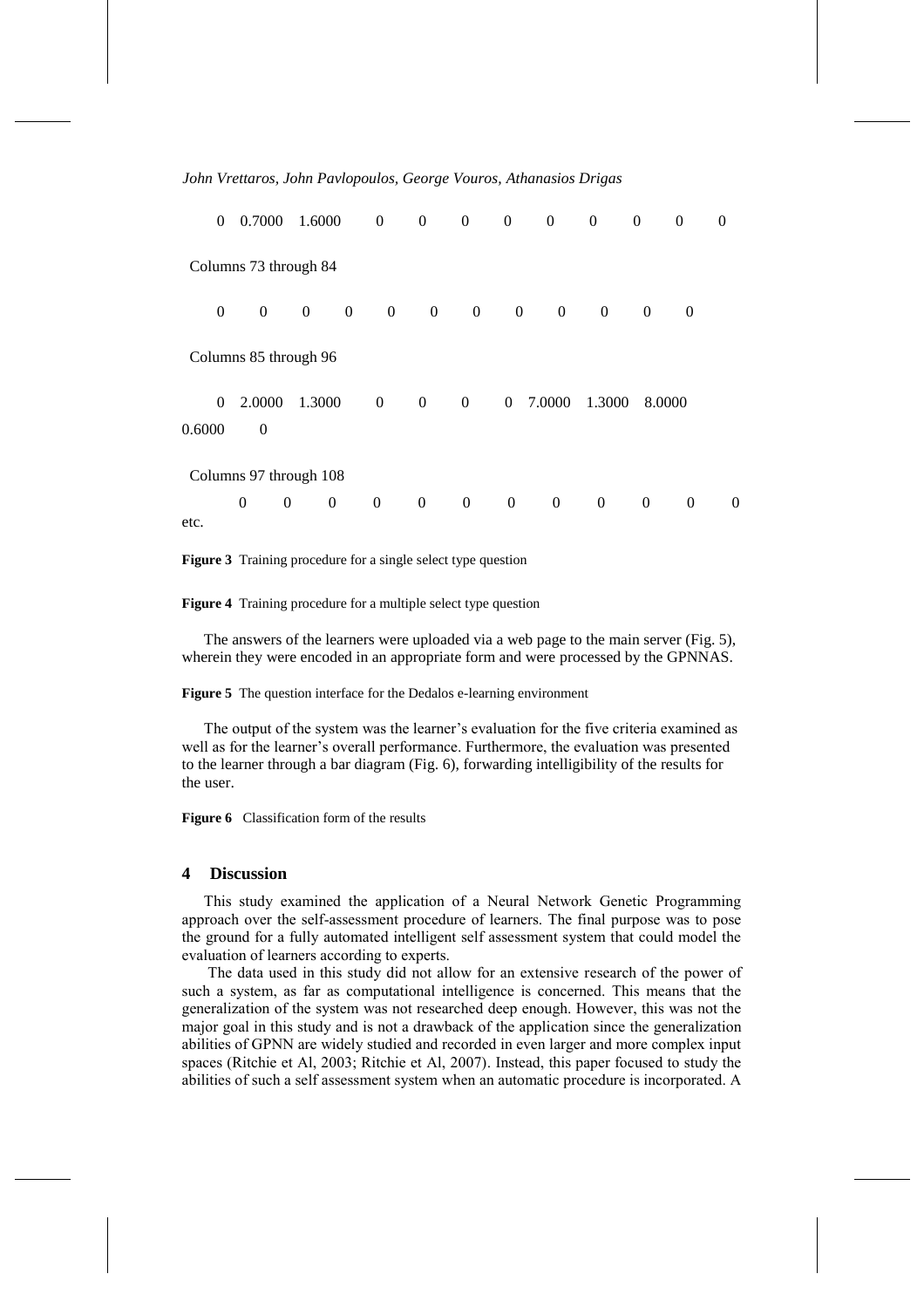more extensive study of the system's abilities then, as far as its power is concerned (e.g. system's lower boundaries on generalization over data), could be a different problem.

The system should be able to cope with various different data sets automatically and simulate the expert's evaluation behavior at the same time. Moreover, in order to simulate best the expert's 'ways' of evaluation, training data should be consistent (a hard problem when various different data sets are supposed to be used). This means that two similar inputs, as for two same training inputs, should not result to different output (very common with multi select and single select problems). However, in this paper a different technique was adopted to deal with this problem according to which, one Neural Network was supposed for each evaluation criterion. Thus, a simpler task was assigned to each NN during training as well as a more consistent approach was built as far as the automatic procedure is concerned (two different criteria correspond to two different networks). This is because the generalization has been bounded to the criteria and not in the whole questionnaire.

It should also be noted that there is a reverse analogous relationship between this ability to cope with various sets and the computational intelligence of the system. However, if one would want to model more accurately the expert's evaluation techniques, one Neural Network could be trained over all criteria of a question or over all questions of the questionnaire if an even more consistent scheme is preferred. This could be done if consistency of the data was verified first but even so, this would result to less different data sets which could be presented to the system (else, same inputs will be dealt with fuzzy methods since the NNs will not be trained to deal with these data) .

In order to implement such a system, a more exhaustive technique, such as Back Propagation algorithm, could be applied to Neural Networks instead of Genetic Programming. Then, a possible over fitting of the data, could in this case, lead to better results. This is because a better simulation of the expert"s mind could be achieved, as far as the specific questionnaire is concerned. Then, a dual task system could be implemented allowing the user to choose the way of training his data and leading to a more functional e-learning system.

#### **5 Conclusions**

In this paper, a hybrid expert system with use of GPNN is developed for the evaluation of learners" answers according to a number of criteria. Thus, the assessment data could be represented to the learner in a meaningful and useful way in order to help the learner improve his skills in the cognitive sections where he showed low performance in the relevant test. The application of the GPNN methodology for e-learning purposes allows for generalization of the assessment process which could lead to the implementation of an intelligent e-Tutor. The system was applied and evaluated successfully learners' answers, which were derived from an educational project for the teaching of English as a second language to deaf people whose first language is the sign language. The next challenge is a fully automated training procedure wherein the training data will be presented to the assessment system online and the system could be trained in real time, as well as over different and more complicated kinds of tests. Thus, an elearning system could be implemented which could serve various kinds of learners who need to improve their learning abilities according to various criteria.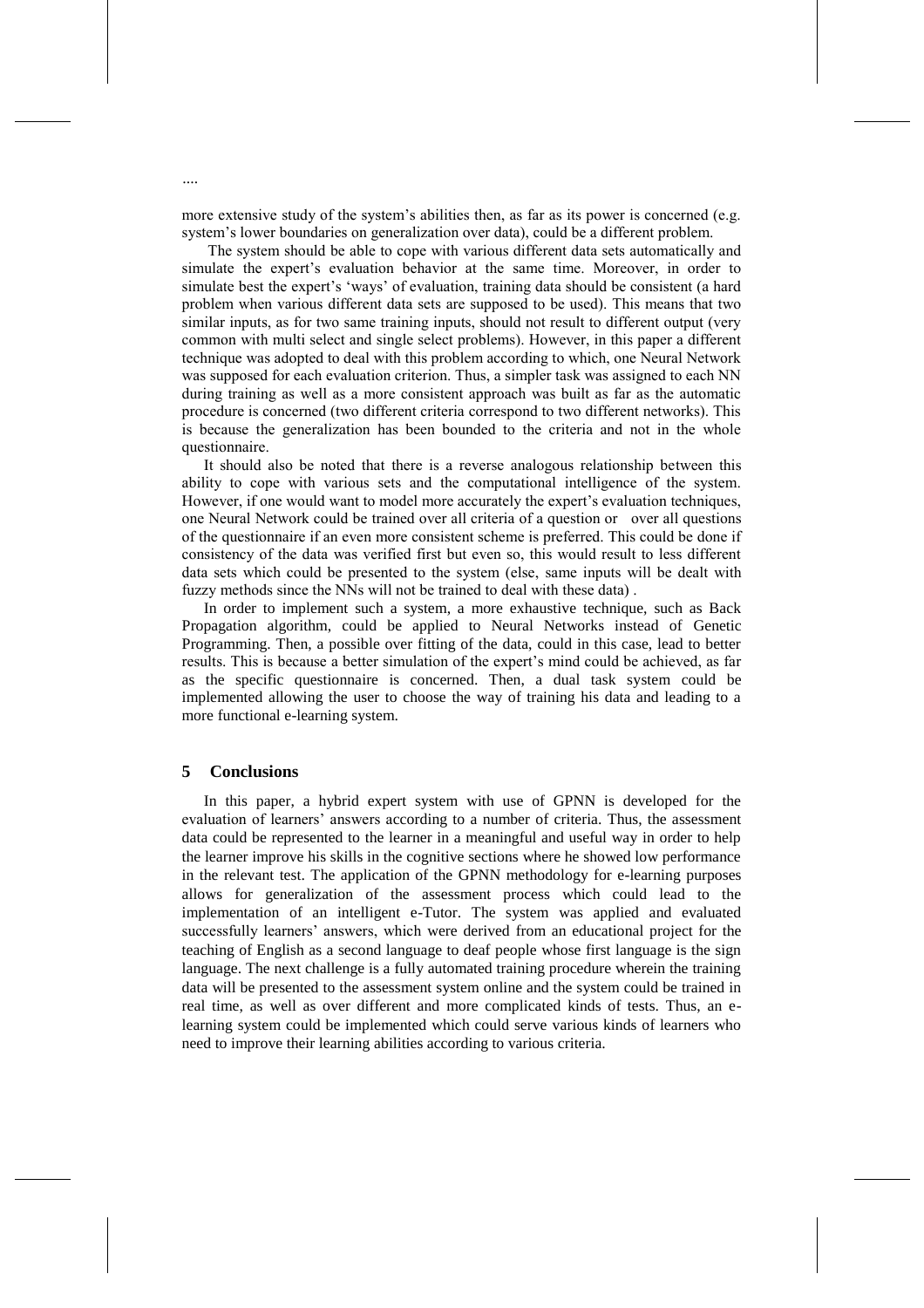#### **References**

- Chih-Ming C., Ling-Jiun D. (2008) "Personalized web-based tutoring system based on fuzzy item response theory", *Expert Systems with Applications: An International Journal (Elsevier),* Vol. 34, No. 4, pp.2298-2315.
- Koza J. R. (1995) "Survey of genetic algorithms and genetic programming", *In: WESCON/'95 Conference Record: Microelectronics Communications Technology Producing Quality Products Mobile and Portable Power Emerging Technologies*, pp. 589-594.
- Koza J. R., Rice J. P. (1991) "Genetic generation of both the weights and architecture for a neural network", *In: IJCNN-91-Seattle International Joint Conference on Neural Networks*, Vol. 2, pp. 397-404 .
- Lytras, M.D. (2007) "Teaching in the knowledge society: An art of passion", *International Journal of Teaching and Case Studies*, Vol. 1, Nos. 1/2, pp.1–9.
- Lytras, M.D., Sicilia, M.A. (2005) 'The knowledge society: A manifesto for knowledge and learning', *International Journal of Knowledge and Learning*, Vol. 1, Nos. 1/2, pp.1–11.
- Ritchie M. D., Motsinger A. A., Bush W. S., Coffey C. S., Moore J. H. (2007) "Genetic programming neural networks: A powerful bioinformatics tool for human genetics", *Applied Soft Computing (Elsevier)*, Vol. 7, No. 1, pp. 471-479.
- Ritchie M. D., White B. C., Parker J. S., Hahn L. W., Moore J. H. (2003) "Optimization of neural network architecture using genetic programming improves detection and modeling of genegene interactions in studies of human diseases", *BMC Bioinformatics,* Vol.4, No. 1, rec.NO 28.
- Siddique, M. N. H. and Tokhi, M. O. (2001) 'Training Neural Networks: Backpropagation vs. Genetic Algorithms', *In: Proceedings of the IEEE International Joint Conference on Neural Networks (IJCNN '01)*, Vol. 4, pp. 2673-2678.
- Spears W. M. (1991) "A Study of Crossover Operators in Genetic Programming", *In: Proceedings of the 6th International Symposium on Methodologies for Intelligent Systems (Lecture Notes In Computer Science),* Vol. 542, pp. 409-418.
- Stathacopoulou, R., Magoulas, G.D., Grigoriadou, M., Samarakou, M. (2005) "Neuro-fuzzy knowledge processing in intelligent learning environments for improved student diagnosis", *Information Sciences-Informatics and Computer Science: An International Journa (Elsevier)*, Vol. 170, No.2-4, pp. 273-307.
- Vargas-Vera, M., Lytras, M.D. (2008) **'**Exploiting semantic web and ontologies for personalized learning services: towards semantic web-enabled learning portals for real learning experiences" *International Journal of Knowledge and Learning,* Vol. 4, No.1 pp. 1-17.
- Vrettaros, J., Vouros, G., Drigas, A. (2007) "Development of an Intelligent Assessment System for Solo Taxonomies Using Fuzzy Logic", *Symbolic and Quantitative Approaches to Reasoning with Uncertainty (Lecture Notes in Computer Science)*, Vol. 4724/2007, pp. 901-911.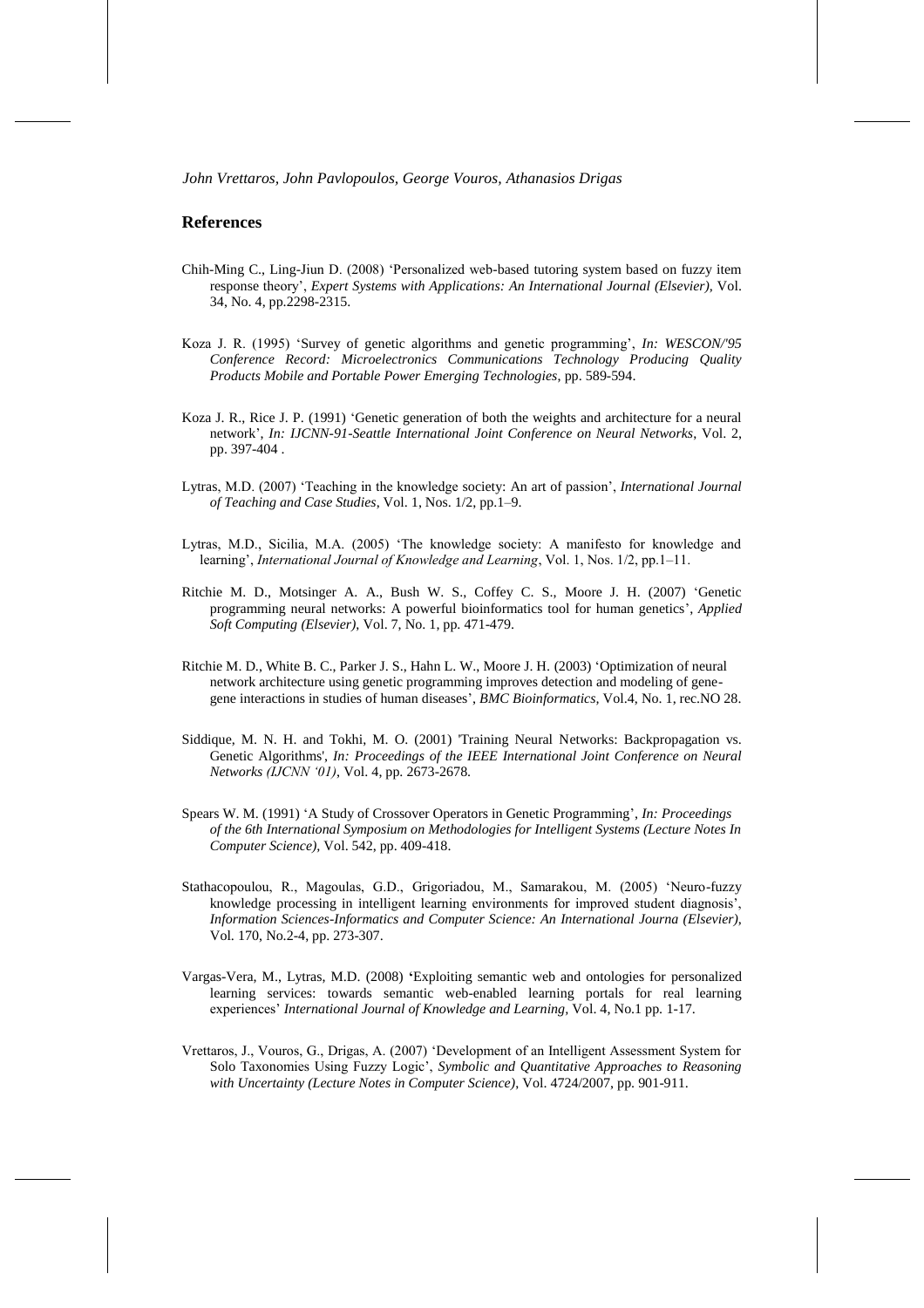Zhang, Z. & Leung, K. (2007) "Design of Diagnostic Cognitive Assessment for Web-Based Learning Environments with Bayesian Network Models", *In: Proceedings of World Conference on E-Learning in Corporate, Government, Healthcare, and Higher Education,* pp. 6701-6706.



**Fig.1** The tree structure of a Neural Network. The o-node is the output node, the w-node is the weight node, the s-node is the activation function node and the x-node is the input node which in this case is non binary.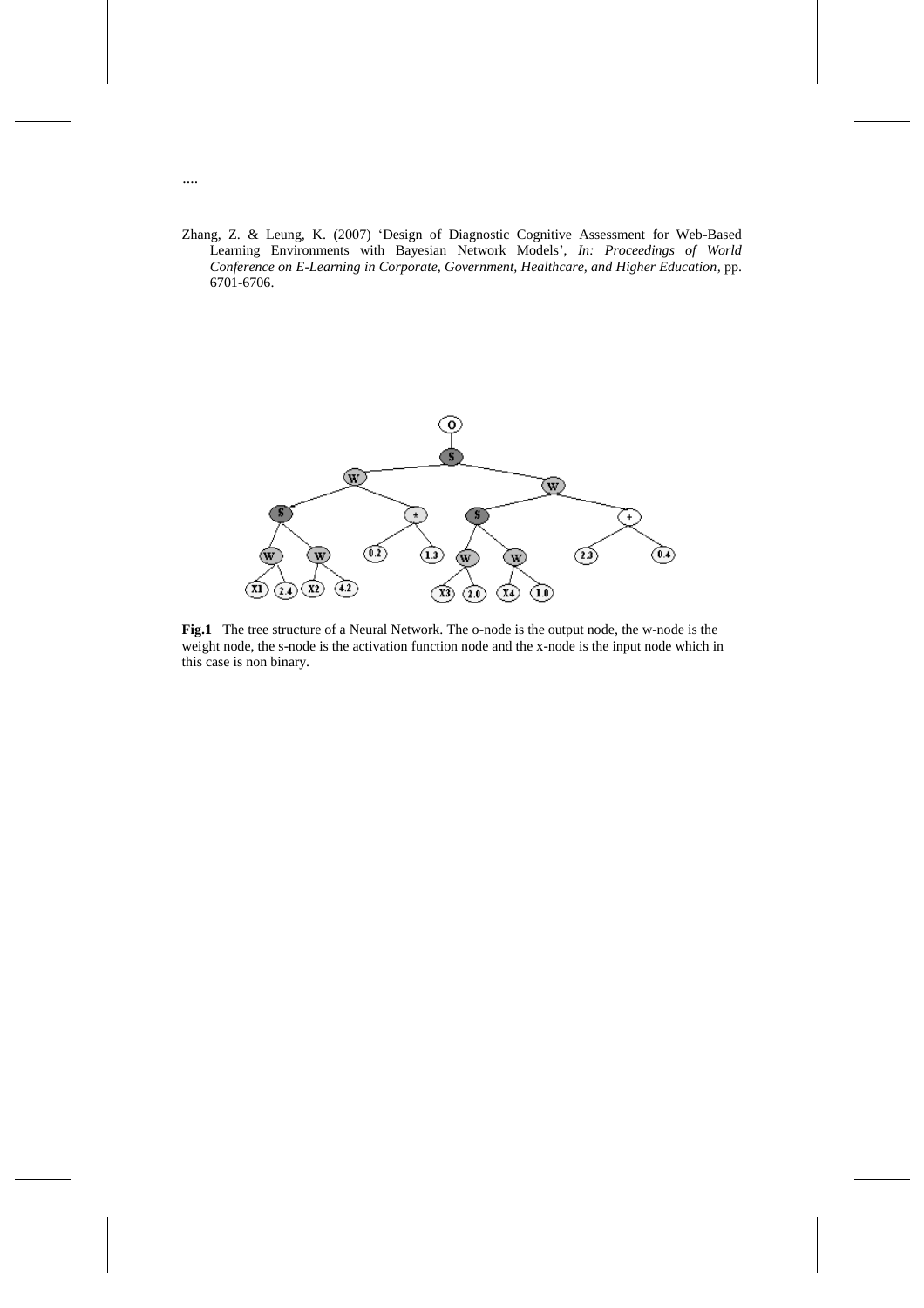

**Fig. 2** The steps of the Assessment System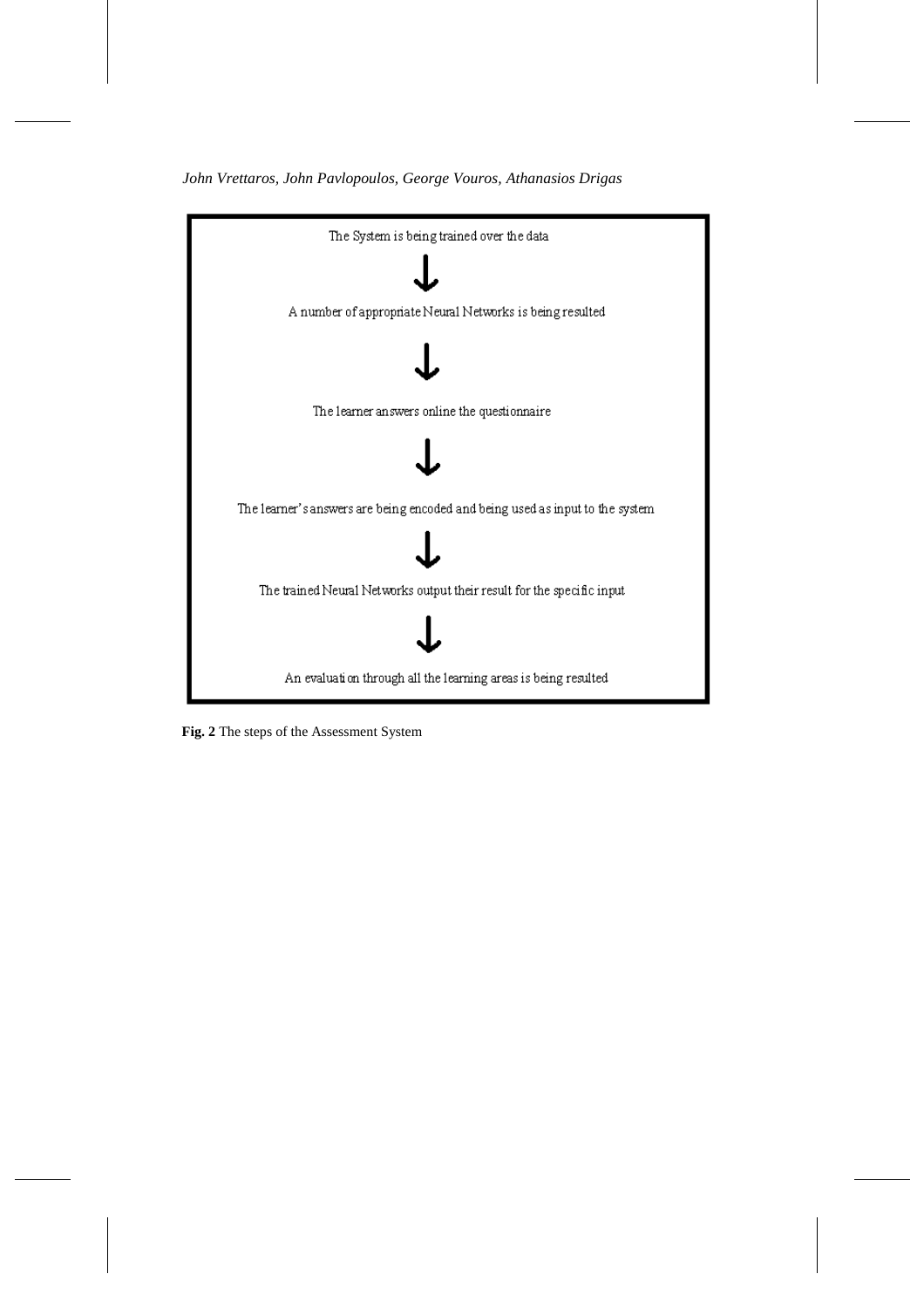

**Fig. 3** Training procedure for a single select type question





**Fig. 4** Training procedure for a multiple select type question